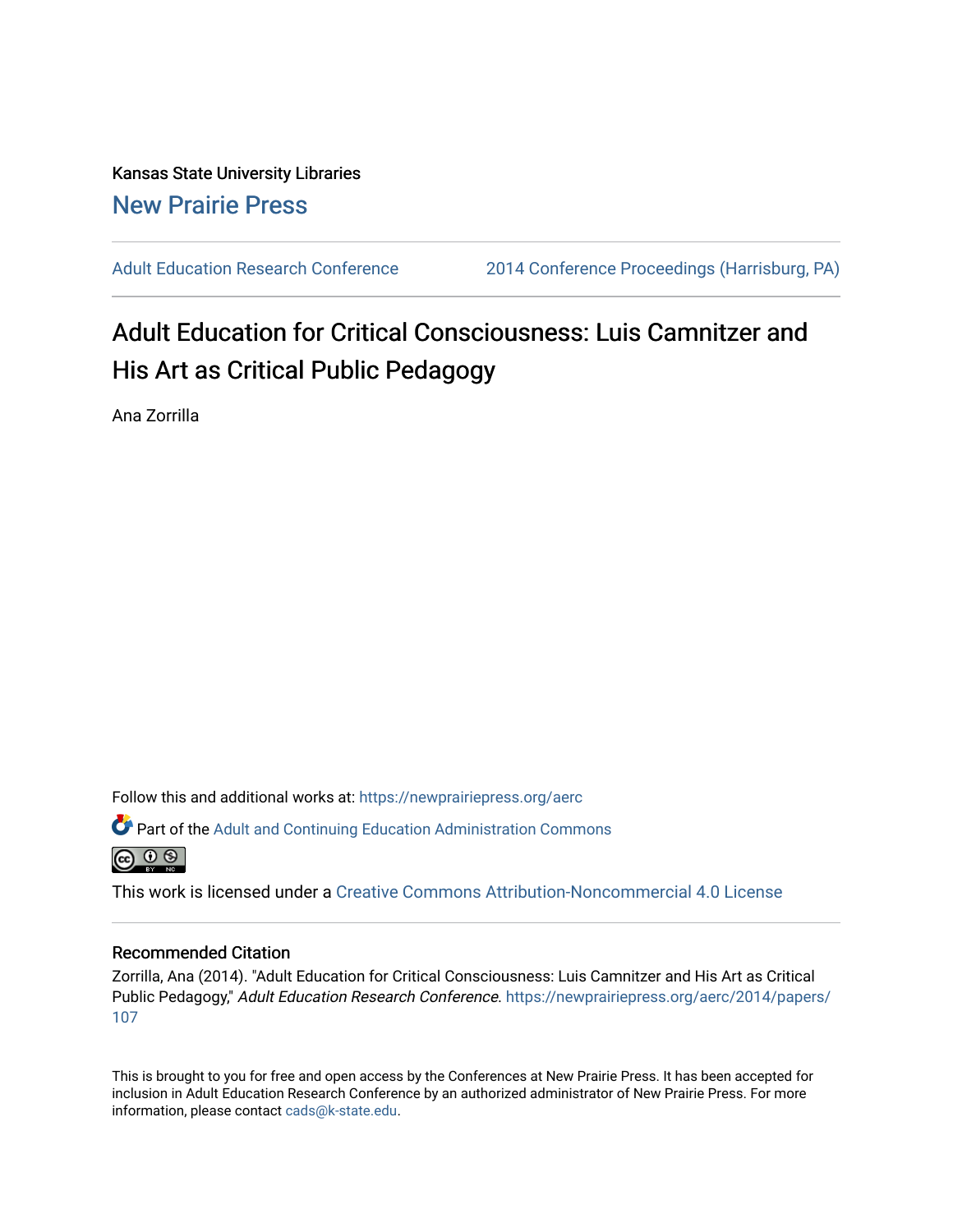### **Adult Education for Critical Consciousness: Luis Camnitzer and His Art as Critical Public Pedagogy**

Ana Zorrilla Pennsylvania State University--Harrisburg

Keywords: adult education for critical consciousness, critical public pedagogy, Luis Camnitzer

**Abstract:** Luis Camnitzer's work exemplifies connections between art and adult education for critical consciousness. Critical public pedagogy serves as this study's theoretical framework. Textual analysis of his work and interviews with Camnitzer and others demonstrate his re-presentation of reality, involving audiences as meaning co-creators. Theory, research and practice implications are explored.

"Art is a dialogical process, and the work is only fully completed as a result of that dialogue" (Camnitzer, 1995/2009, p. 201). Dialogue is a pillar of much adult education literature, exploring critical reflection of learners as they challenge assumptions and alter world perceptions central for raising critical consciousness (Brookfield, 2005; Horton & Freire, 1990). This adult education for critical consciousness promotes transformation in thought and action, changing individual and society (Tisdell, Hanley, & Taylor, 2000). Yet little discussion centers on the role of art as adult education for critical consciousness. The type of "dialogue" art fosters which is central to critical public pedagogy often takes place in the public arena. Art is a unique cultural element using symbols to express values and beliefs, transcending and highlighting social constructs. It communicates even though its message may not be direct. As such, art can be a form of adult education and can thus be used to raise critical consciousness about numerous issues including social justice issues (Brookfield, 2005). Through art and adult education for critical consciousness, one can "overcome passivity" to make the world whole again (Greene, 2007, p. 660). Uruguayan conceptual artist Luis Camnitzer reflects this by using art as a means of engaging people in dialogue with their inner perceptions to challenge assumptions and develop a critical consciousness. In this way, art can become a form of critical public pedagogy.

A growing discussion of arts' role in adult education (Clover & Stalker, 2007; Lawrence, 2005) focuses mostly on adult learners as creators in ongoing identity development (Stuckey, 2009) or as social activists (Clover, 2006; Escueta & Butterwick, 2012; Grace & Wells, 2007). Little consideration is given to artists in the public sphere or their role in enacting a critical public pedagogy (Giroux, 2004a; Wright & Sandlin, 2009). While an emerging body of literature explores art's role in adult education and on public pedagogy (Burdick, Sandlin, & O'Malley, 2013; Sandlin, Schultz, & Burdick, 2010; Wright & Sandlin, 2009), there is a lack of data-based research specifically examining the connection between art and adult education for critical consciousness. Though he never uses the term "adult education," Camnitzer connects art and adult education for critical consciousness by raising questions about identity, political injustice, perceived reality, and artists' role (Princenthal, 1996). He sees art as a means to gain a critical perspective about often unjust situations (Camnitzer & al, 2002). *The purpose of this paper, therefore, is to explore the connection between art and adult education for critical consciousness through the works of conceptual artist Luis Camnitzer as a form of critical public pedagogy*.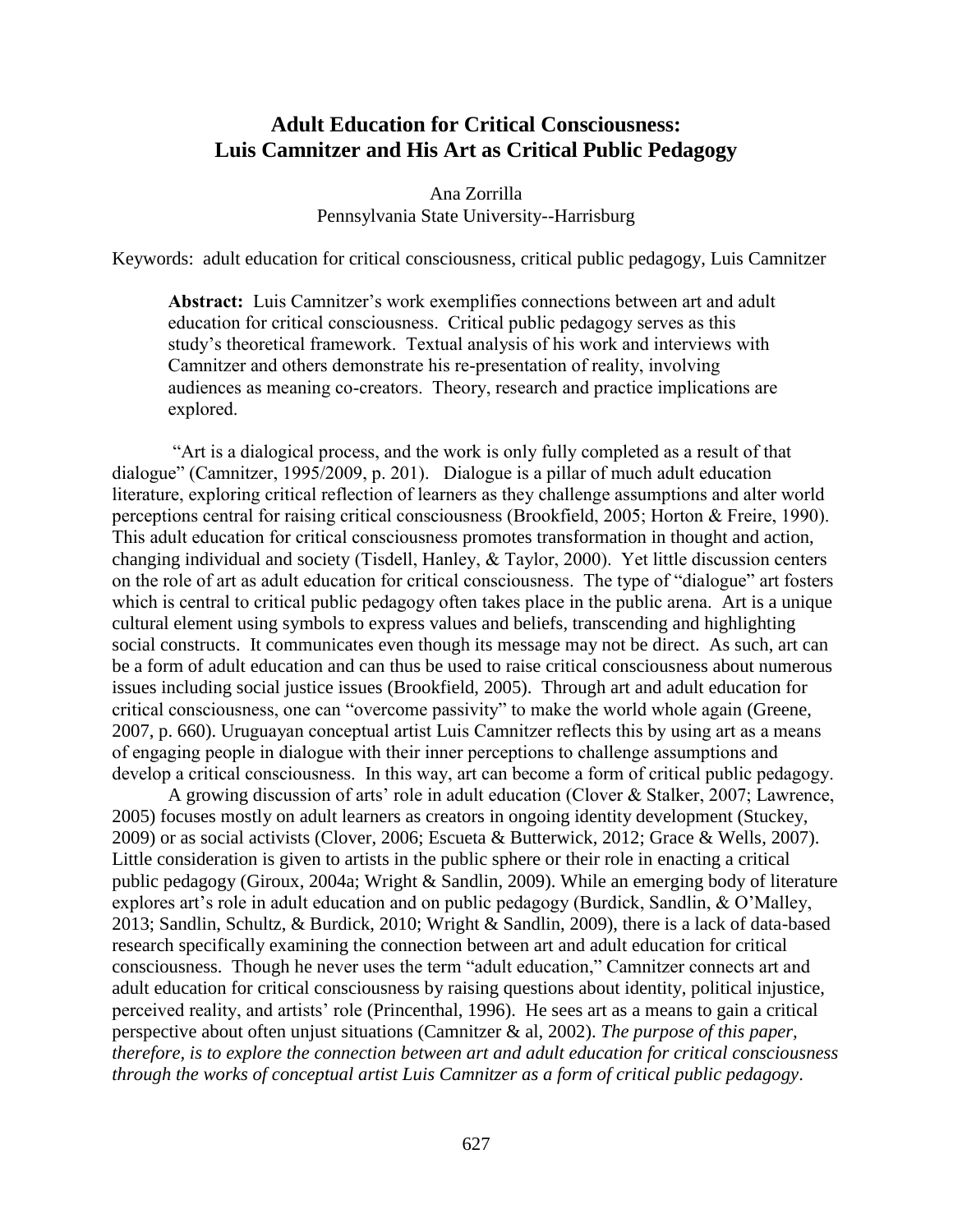#### **Theoretical Framework and Related Literature**

The theoretical framework of the study is grounded in the critical public pedagogy literature and Stuart Hall's (1997) theory of representation where he examines the coding and decoding of cultural messages produced by art. Public pedagogy assumes much education (and mis-education) occurs through public venues including media and popular culture; public arts like murals and music; and public spaces like museums (Giroux, 2004b; Sandlin, Schultz, & Burdick, 2010). Critical public pedagogy draws on critical theory and pedagogy, and the public pedagogy literature (Brookfield, 2005; Freire, 1971/1989). There is power in critical public pedagogy as it can encourage audiences to take a closer look at reality (Sandlin, Schultz, & Burdick, 2010). Education becomes critical by challenges notions of power and normality

The systems of representation explored by Stuart Hall (1997) are connected to the use of public pedagogy as a means to educate critically. This theory supports communication necessary for meaningful interactions through encoding/decoding. According to Hall (1997), as the audience interacts with the artwork, they decode the message, interpret suggested meaning, and may alter it given their context (Sturken & Cartwright, 2001). Camnitzer as public artist plays with these interpretations, as evident in his use of humor by juxtaposing conflicting codes and media in his various works. In other words, culture changes because of our interactions with art like Camnitzer's. The element of challenging social structures and unjust power dynamics is essential in both Camnitzer's work and critical public pedagogy.

#### **Methodology**

Because it allows for quality data collection, this investigation was a qualitative research study with the primary means of data collection being a series of interviews with Camnitzer on March 17 and May 31, 2011 and textual analysis of his works. Additional data included thirdparty documents like articles and interviews with museum curators where Camnitzer's art has been displayed. This study largely examined Camnitzer's intentions and perspectives on the purposes of his art. Because the study also dealt with his art as a form of adult education for critical consciousness and thus critical public pedagogy, the focus was on his works' educative component. Analyses of interviews, e-mail communications, and documents were grouped into salient themes and reanalyzed (Merriam, 2002).

#### **Findings and conclusions**

The findings of this study indicated that Camnitzer exemplifies the connection between art and adult education for critical consciousness in a number of ways, becoming an example of critical public pedagogy.

#### **Art as Dialogue**

Exemplifying Hall's (1997) systems of representation, Camnitzer plays with meanings, encouraging new interpretations of seemingly conflicting texts. Since art is "an operation of creation and use of symbols" (Camnitzer, 1995/2009, p. 203), Camnitzer includes audiences in communication and codification of meaning-making by juxtaposing texts to create new meaning in dialogue. This dialogue refers not to the typical definition in adult education of verbal discussion and new understanding, a hallmark of ideology critique (Brookfield, 2005). It is rather an internal dialogue common in art. Artist and audience render freshness to the artwork which only lives in the individualized experience. Audiences must allow the work to deliver its message and display its total effect (Dufrenne, 1973).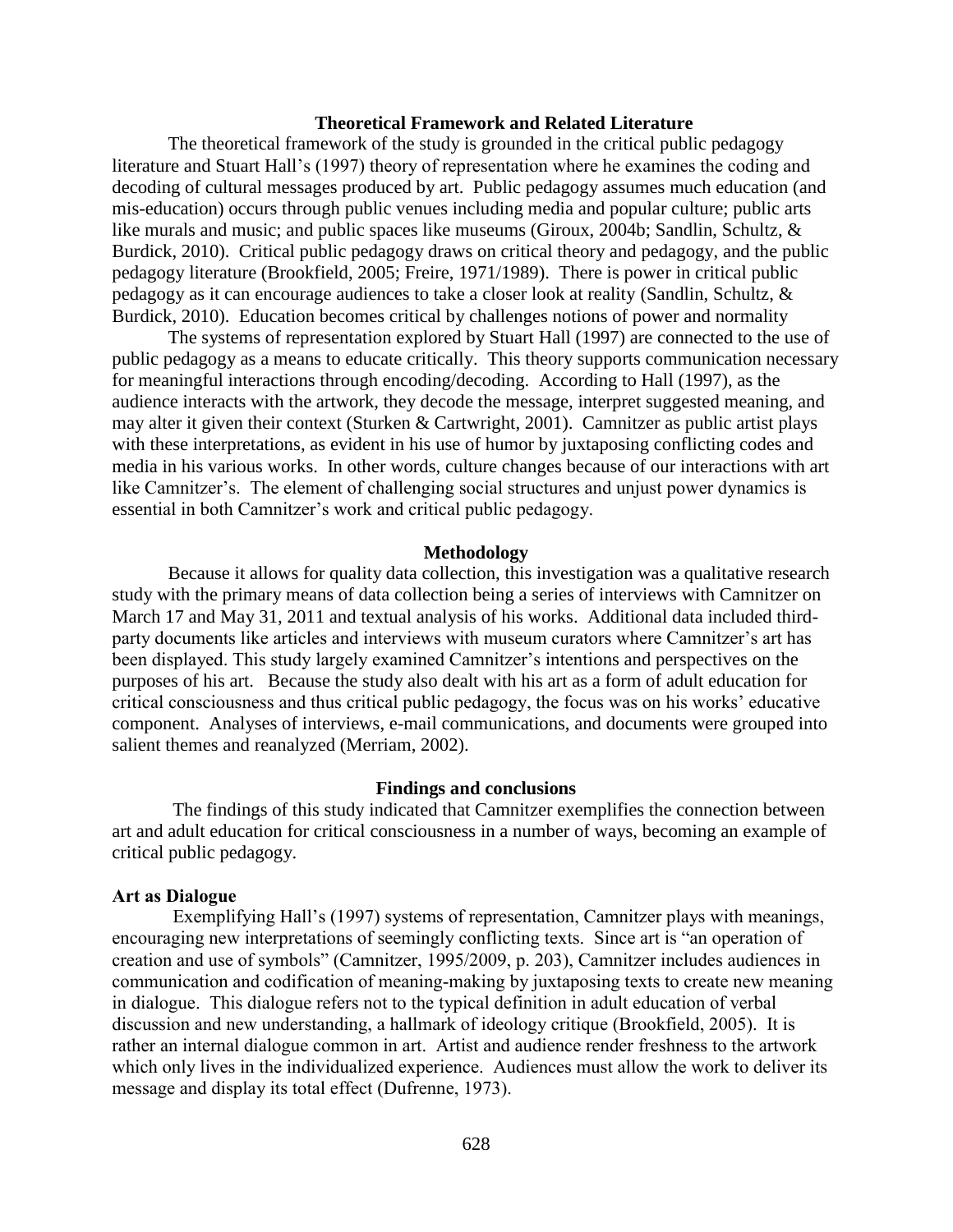Dialogue is vital for the development of a critical consciousness as well as critical public pedagogy (Brookfield 2005; Mezirow, 2000). At first glance, there is no evidence of traditional dialogue when interacting with art, particularly visual art. Though Camnitzer is unfamiliar with Hall's work, he agrees meaning that is not in individual parts of the artwork but in their relationship with audiences. He encourages people to negotiate interpretations and thus possibly create new meanings that challenge the power dynamics at play. Camnitzer often talks of opening space or allowing individuals to interact with his work so codes are exchanged and meanings formed (1994/2009; 2004/2009; 2009). Thus, dialogue evolves between work, artist and audience. In this dialogue the budding critical consciousness may awaken viewer and artist to a new understanding of power imbalances, and thus may lead to action. Viewers are likely affected by Camnitzer's work (or any artwork) in some way, though it is unclear exactly how, as the purpose of this study was not to analyze audience response but rather the artist's intent and the perceptions of curators and art critics who have discussed his work. But dialogue is still prevalent between all three players in this communication (artist, work, and audience) and can therefore become a medium for adult education for critical consciousness.

#### **Art as Adult Education for Critical Consciousness**

Everything can be viewed as art according to Camnitzer who proposes that art can become "a common denominator for understanding" (1969/2009, p. 9; 2009). He sees his art as a variant of pedagogy. Good education and good art foster expression and communication through imagining and posturing, pushing individuals outside conventions. Art grounded in ethics can be militant by challenging the status quo, encouraging viewers to reach their human potential. Yet Camnitzer acknowledges art buried in museum walls has difficulty impacting social change and interacting with art will not necessarily change the status quo but seeds of new awareness are planted through this dialogue.

Through artistic means, Camnitzer presents a space to grapple with things "unthinkable and inaccessible with the use of nonartistic tools" (Camnitzer & Hickey, 2003/2009, p.81). Art becomes a way to communicate and solve problems by encouraging critical thinking. It reveals cultural gaps artists try to work in to shape culture. Camnitzer believes art has the ability to transform thought and perception, partly because it has inherently embodied ideological resistance (Ramírez, 1990). Art is not separate from politics and vice versa. Politics must be creative ("aesthetified politics") and art must be socially effective ("politicized aesthetics") (Camnitzer, 1994/2009, p. 63).

When Camnitzer uses words and images, he hopes to explore that borderland space where new understandings take place. By empowering the viewer to understand anew, the work can become a way to raise a critical consciousness, one of the explicit purposes of critical adult education (Brookfield, 2005). Camnitzer's work contributes to discourses on adult education, opening space for dialogue, interaction and potential ideology critique. Though Camnitzer acknowledges that art alone cannot transform culture, he believes art has the power to help audiences construct society in subversive ways. Artists must work against commonly shared assumptions to create works fostering criticality. Camnitzer believes artists are constructive naggers helping audiences find alternatives. His role as a cultural worker is to shape social conscience "ethically, politically and artistically (in that order of priorities), politics is the strategy and art is the tool" (Camnitzer, E-mail Interview, May 31, 2011).

#### **Camnitzer as Critical Public Pedagogue**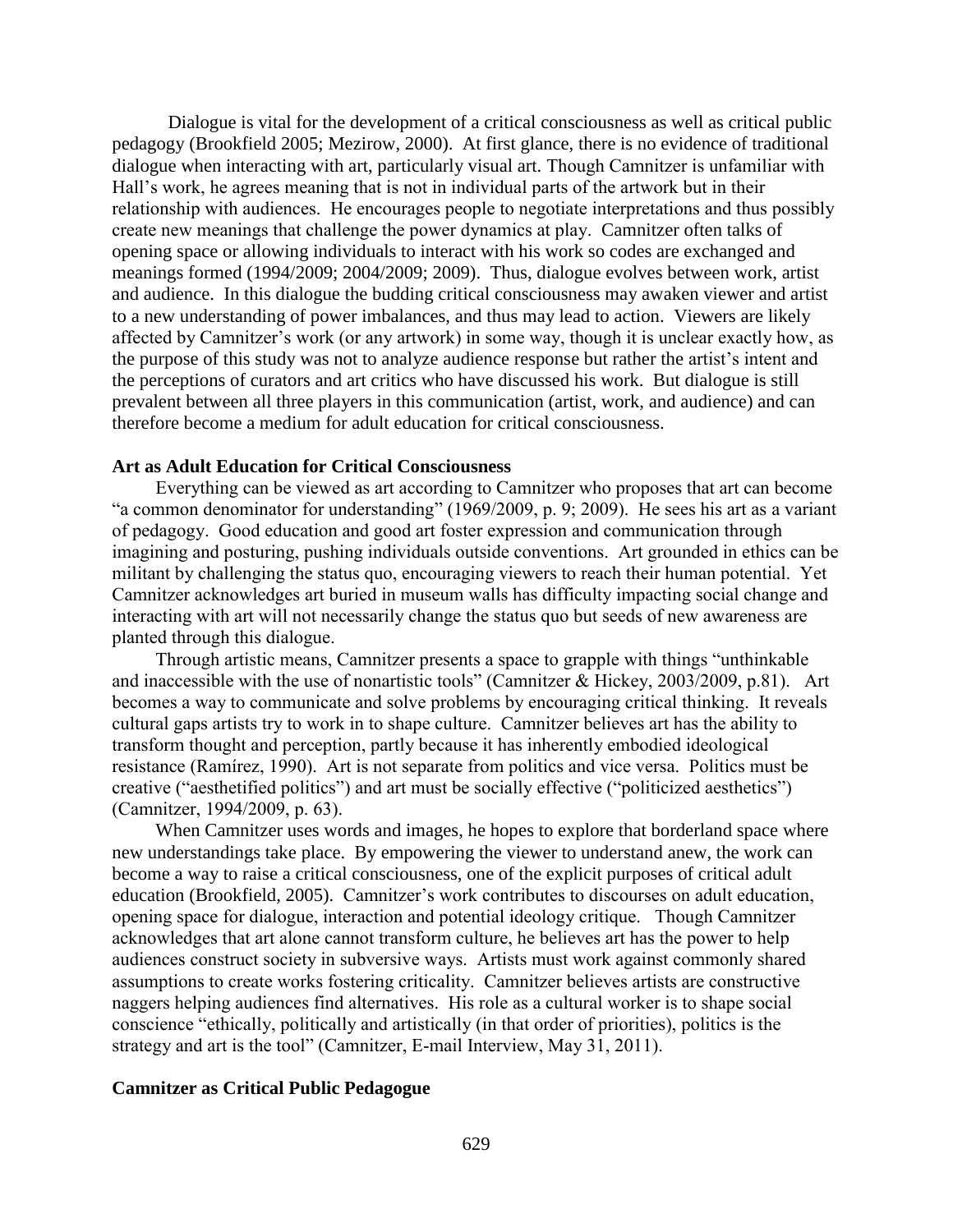While Camnitzer does not use the term "critical public pedagogy," he embraces its fundamental notions. Camnitzer mixes images and languages in what he calls "a pedagogical expression" (Camnitzer, 1983/2009, p. 28). In this way he hopes to promote his audience's critical view of their perceived realities. Though he does not use his art as purely didactic, Camnitzer feels he becomes "a lens that helps understand the kaleidoscope that makes the community" (2004/2009, p. 84). Viewers construct their own storyline based on the juxtaposition of words and images to revisit earlier understandings. Camnitzer's art requires "active participation in the production of the meaning of the piece" (Ramírez, 1990, p. 5), an extension of his analysis of power.

Camnitzer's work encourages interaction and critique of ideas and social conditions. He hopes his art will help re-present reality in ways unexpected by viewers. Camnitzer's *Uruguayan Torture Series* (1983-1984) exemplifies his distorting messages to develop critical consciousness as he uses various images of torture with text encoded in positive messages. Camnitzer juxtaposes the disturbing visual image with a common phrase denoting that actions are not common (as the underlying statement may suggest) but rather inhumane. This written message with the negative image creates space of potential dialogue in the audience's mind, what Hall (1997) refers to as coding and decoding. By often using printed language along with visual images, Camnitzer attempts to break down previous assumptions and definitions to gain depth in understanding. It also promotes exploration of the relation between art and politics, and art as a communicator and mediator of culture. He uses a variety of media to challenge the status quo while also involving the audience as co-creators of meaning. It is in this role that the audience awakens to a social responsibility that was drowned out by the conventionalities of the structures and expectations of interaction with art in public. These are hallmarks of adult education for critical consciousness, making Camnitzer a critical public pedagogue of sorts.

#### **Implications**

While this study was limited to the analysis of this one artist, it has implications for critical public pedagogy theory and practical ones for arts-based learning and adult education, as Camnitzer argues that a form of education occurs in public settings. Camnitzer supports aspects of critical public pedagogy, as explained earlier. Like other artistic work, Camnitzer's art offers a space where interaction with the work allows deconstruction and reconstruction of meanings in ways that challenge assumptions and welcome critical perceptions. Art's communicative element makes possible the connection between art and critical public pedagogy because to a large extent public pedagogy begets informal learning. Because the dialogue is informal and often covert, it is unclear what kind of dialogue exists (verbal or mental) and to what extent this dialogue unfolds. The presentation will make this more evident by engaging in dialogue about the findings in writing but doing so in tandem with presenting some of Camnitzer's visual art.

This study affirmed Camnitzer's belief that the arts are a means to learn and encourage critical questioning. He discusses theoretical ideas of arts-based learning, since arts reach learning missed by the rationalistic duality of Western education. Camnitzer sees his art as a form of (nontraditional) education, requiring interactions (often internal ones) where works communicate with viewers in the offered space and where new ideas can question status quo. Camnitzer, like other cultural critics, sees education as the practice of incorporating lived interactions beyond institutional settings and social knowledge construction. Preferring art not overtly activist, Camnitzer hopes viewers step into critiquing spaces and create new meanings and understandings of perceived reality.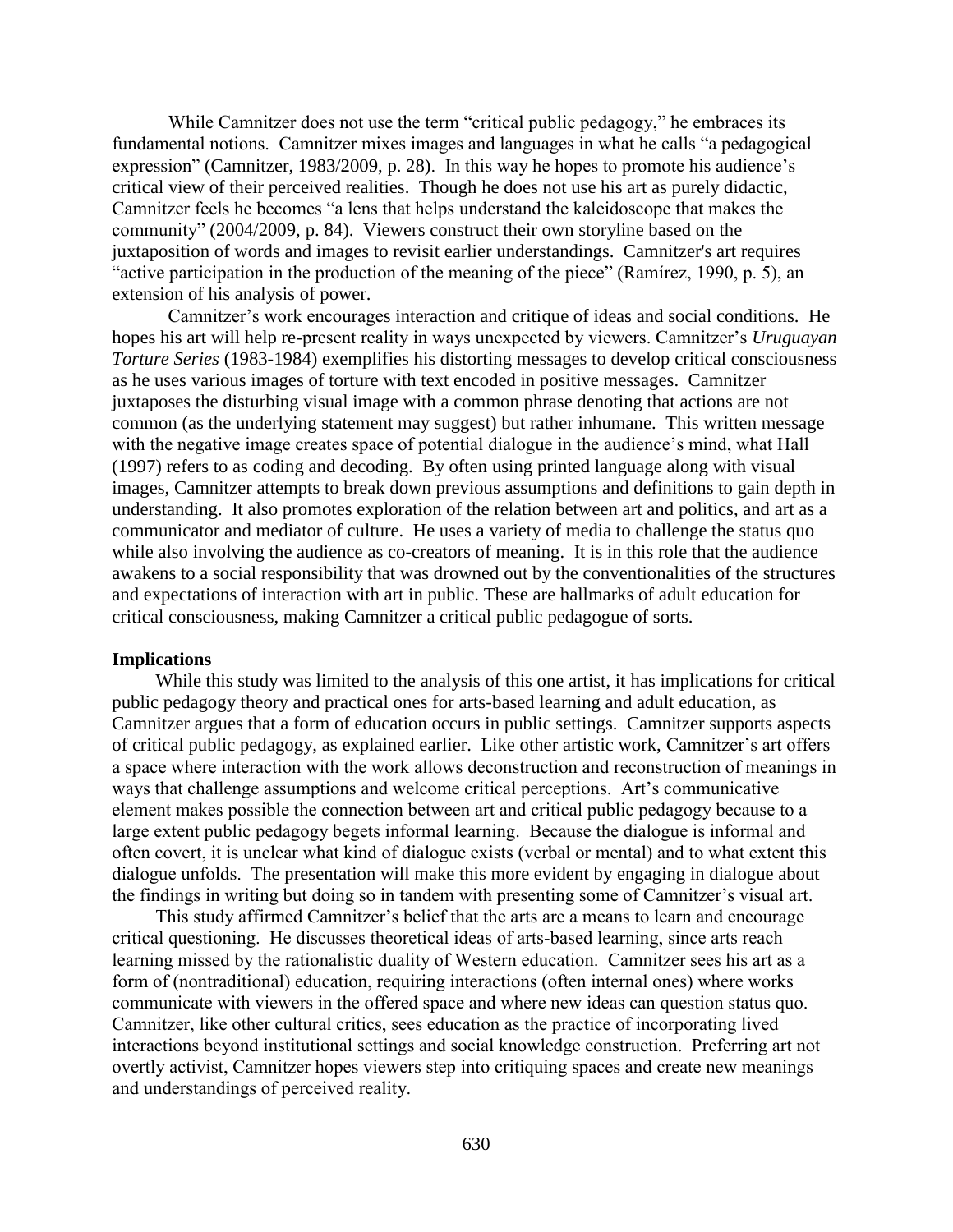Summarizing his goal and also this study's hypothesis, Camnitzer believes art aims to develop creativity in individuals hoping to create a critical consciousness that ultimately may improve society. Art for Camnitzer is more than a discipline but rather a method to potentially resist learned perceptions. The themes of this study support the notion that art can be a tool to communicate and to educate in such a way that a critical consciousness can rise in the mind of the individual interacting with the work (whether as artist or as audience). "So, art is a form of education and education is a form of art" (Camnitzer, E-mail Interview, March 17, 2011).

#### **References**

- Brookfield, S. D. (2005). *The power of critical theory: Liberating adult learning and teaching.* San Francisco: Jossey-Bass.
- Burdick, J. (ed.), Sandlin, J., & O'Malley, M. (2013). *Problematizing public pedagogy*. New York: Routledge.
- Camnitzer, L. (1969/2009). Contemporary colonial art. In L. Camnitzer, & R. Weiss (ed.), *On art, artists, Latin America, and other utopias* (pp. 8-21). Austin: University of Texas Press.
- Camnitzer, L. (Artist). (1983-1984). From Uruguayan Torture Series [Photoengraving], Retrieved July 29, 2011 from: http://arttattler.com/archiveluiscamnitzer.html
- Camnitzer, L. (1983/2009). Exile. In L. Camnitzer, & R. Weiss (ed.), *On art, artists, Latin America, and other utopias* (pp. 22-29). Austin: University of Texas Press.
- Camnitzer, L. (1994/2009). Art and politics: The aesthetics of resistance. In L. Camnitzer, & R. Weiss (ed.), *On art, artists, Latin America, and other utopias* (pp. 63-75). Austin: University of Texas Press.
- Camnitzer, L. (1995/2009). The two versions of Santa Anna's leg and the ethics of public art. In L. Camnitzer, & R. Weiss (ed.), *On art, artists, Latin America and other utopias* (pp. 199-207). Austin: University of Texas Press.
- Camnitzer, L. (2004/2009). The artist's role and image in Latin America. In L. Camnitzer, & R. Weiss (ed.), *On art, artists, Latin America, and other utopias* (pp. 76-92). Austin: University of Texas Press.
- Camnitzer, L. (2009). Art and literacy. *E-journal , 2*. Retrieved May 27, 2011, from E-flux: http://www.e-flux.com/journal/view/42.
- Camnitzer, L., et al. (2002). Artist questionnaire: 21 responses. *October*, *100*, 6-97.
- Camnitzer, L., & Hickey (ed.), S. (2003/2009). The reconstruction of salami. In L. Camnitzer, & R. Weiss (ed.), *On art, Latin America, and other utopias* (pp. 97-103). Austin: University of Texas Press.
- Clover, D. E. (2006). Culture and antiracisms in adult education: An exploration of the contributions of arts-based learning. *Adulte Education Quarterly, 57* (1), 46-61.
- Clover, D. E., & Stalker, J. (2007). Introduction. In D. E. Clover, & J. Stalker (eds.), *The arts and social justice: Re-crafting adult education and community cultural leadership* (pp. 1- 17). Leicester: NIACE.
- Dufrenne, M. (1973). *The phenomenology of aesthetic experience.* Chicago: Northwestern University Press.